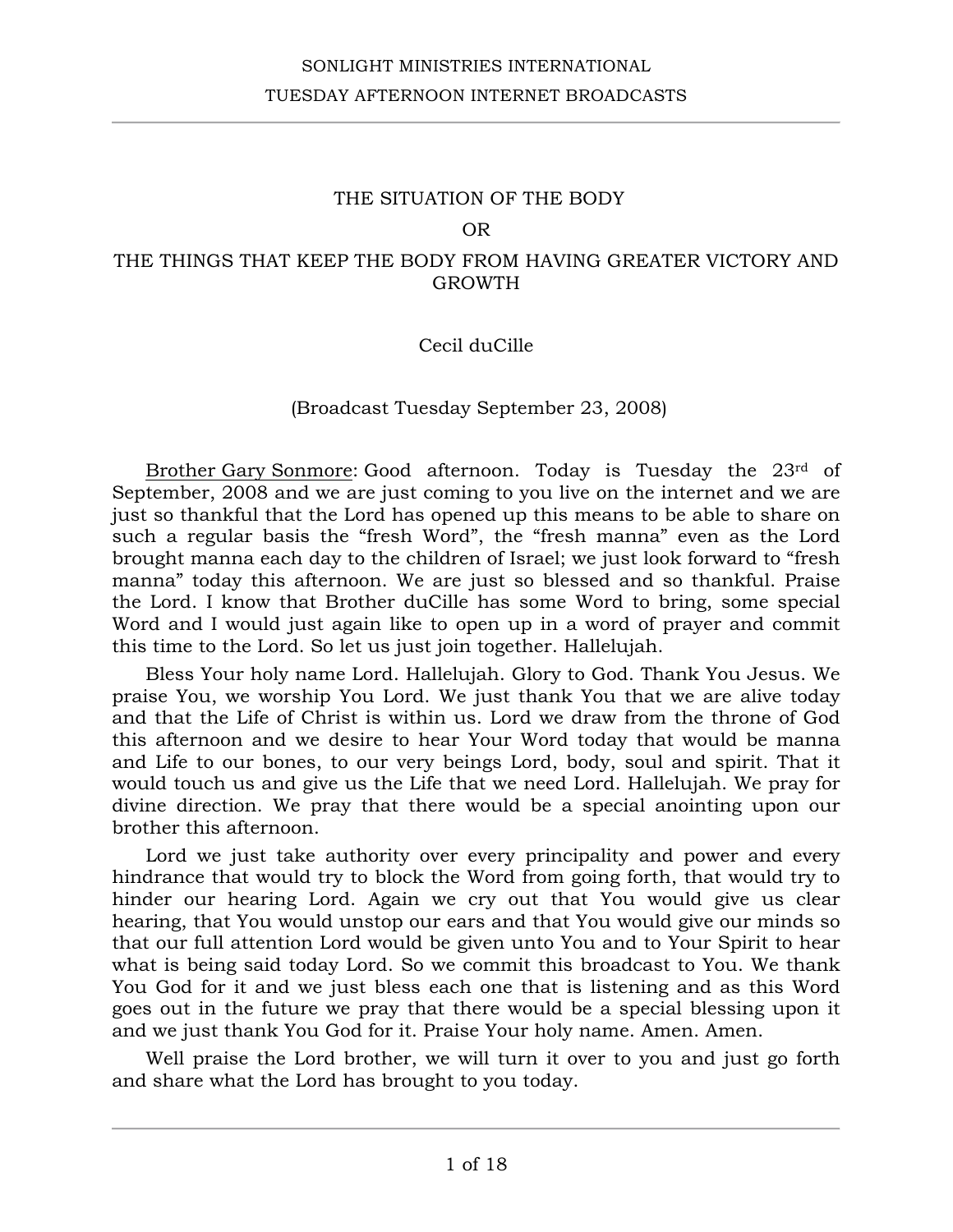#### CECIL DUCILLE

Brother Cecil duCille: Praise God. Thank you Brother Gary and praise be to God Almighty for this wonderful privilege that He has given us wherein we might again feed five thousand with just five loaves and two small fishes. Hallelujah. The loaves would represent the five-fold ministry and the two fishes would represent the Holy Spirit. So by the Spirit and by the Word we pray that the gift of God might work to bring the deliverance and the blessing and the protein and the strength (spiritually speaking) to your hearts and to your lives; that the body of Christ might be healed and delivered from all of the problems and the sicknesses which seem to overwhelm her and has so far hindered and inhibited the glory of God from flowing as it ought to. So praise God Almighty. We thank God for this privilege. Hallelujah.

We are thinking of the situation that God brought to me this week, "**THE SITUATION OF THE BODY**" and why we have not had greater victory and why we have not gone on further. Hallelujah. I wondered at times when I saw how God would be moving and yet the brethren would not grow and the power would not go forth as we see the power of God go forth some times.

Remember that the Bible says that preaching "*is the power of God unto salvation*".1 That means that a man could speak true words of God, just speak the truth, you could read the Bible and yet it would not bring the measure of anointing that is necessary to heal the body; to lift the body up. I want you to understand that the anointing is the glory of God, or the power, or the energy, or the Life of God which comes out of the ministering individual to persons who are listening or wanting the deliverance. Hallelujah. It is like the woman who came and she touched the hem of His garment and something zapped her from His being. He said, "*…for I perceive that virtue is gone out of me."*<sup>2</sup> What we mean is that virtue has different degrees of energy; of spiritual Life; of God Life as we would say. In other words, she wanted a heavy charge of God Life to deliver her from the issue of blood which she had. You know we would call it by names, medical names, you understand. Medical names and the doctors, I leave it to them to call it what names there are, but there are medical names that you could call this by and I'm sure that you would understand a little more. The Bible said "*issue of blood"*. But here she had this problem and it was very terrible and I think is might have been somewhat offensive. Yet she had something in her mind that energy, that healing power that is in Christ, she had faith in that power. She had seen or heard of what Christ did and she had faith in that power. Hallelujah. So she touched the hem of his garment and "ZAP!" the power of God came forth and destroyed the power of death that was

<sup>1</sup> Romans 1:16

<sup>2</sup> Luke 8:46b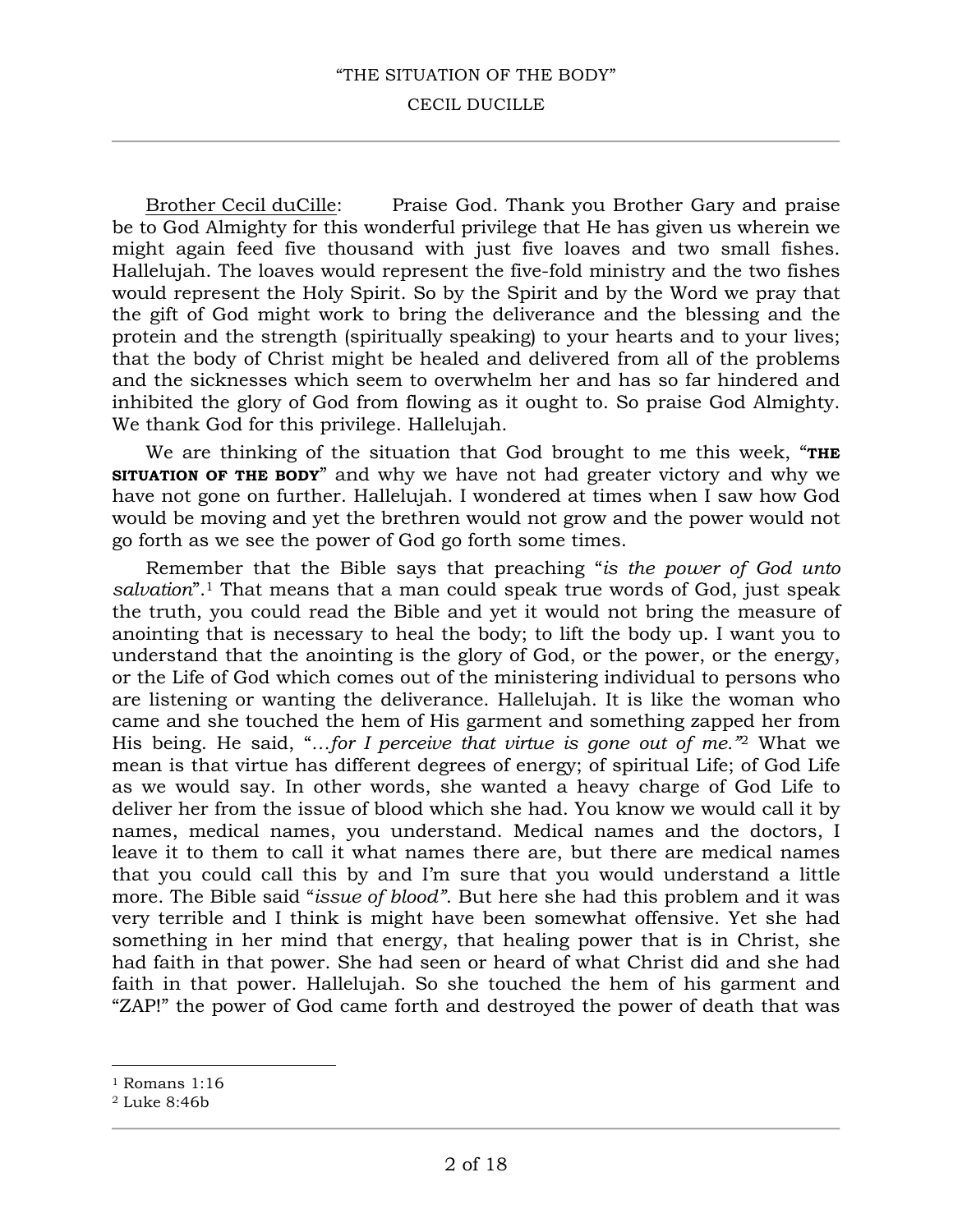in her and she was made whole. Now Jesus said He felt the power go out of Him. That means it must have taken a heavy charge.

# 0:07:40

Now in my experience I have seen it happen that a woman told another woman that if she had asked me to pray for her, that she would be healed. Yet her healing according to medical science and everything that is reasonable was impossible because she had no bone in her hip and she wanted to walk. The Doctor said that she is an idiot.

One Doctor went as far as saying, "Walsh, I'll tell you, if you walk – I will serve God for the rest of my life, because you are an idiot." He went that far. He said, "You are an idiot. If you walk I will serve God for the rest of my life."

Well God took up the challenge. The woman told the woman, remember she doesn't know me. The woman told the woman that there is a man that she knows, that if he prays for you, you will be well. The woman had such a faith that when we went, my wife and I went to pray for her and we held the leg; we were being shocked by a power and an energy and a Life.

God made us know that, "This is My time, I am going to do it."

God zapped her with the power of the Living God. (Well I haven't seen her for a long time. I don't know if she is still alive.) But today Walsh is walking, because the whole thing was scooped out, pulverized by an accident where a car turned over on her; she started walking without any hip-bone. It went against every reason why, because, "*…all things* are *possible to him that believeth."*<sup>3</sup>

So the preaching and the anointing that must come from the body of Christ must be an anointing to fit every occasion. For some occasions it needs a smaller anointing; or an anointing of another type. Remember now the Life of God created every form of sinew, tissue, bark, everything. It created earth, it created sky, it created light, it created darkness. So if you understand this power of God that moves through humanity is the power and the energy which God used to create the heavens. This is what He calls the anointing. He said to Father "Give me that anointing!" "Give me that anointing which we had." Let's use the words that the scripture use. In John 17:5, "*And now, O Father, glorify thou me with thine own self with the glory which I had with thee before the world was."* Hallelujah. So before God made earth, Father, Son, Holy Ghost; one being dwelling together; the Son had the power of the glory and anointing of God. Then in verse 22, Jesus continued to pray to the Father. He said, "*And the glory which thou* (Father) *gavest me I have given them; that they may be one, even as we are one:"* What does that mean? That means that if we have the glory then we are one with all who are in Christ Jesus. Amen. There is a oneness that God demands that cannot come through human organization or

<sup>3</sup> Mark 9:23b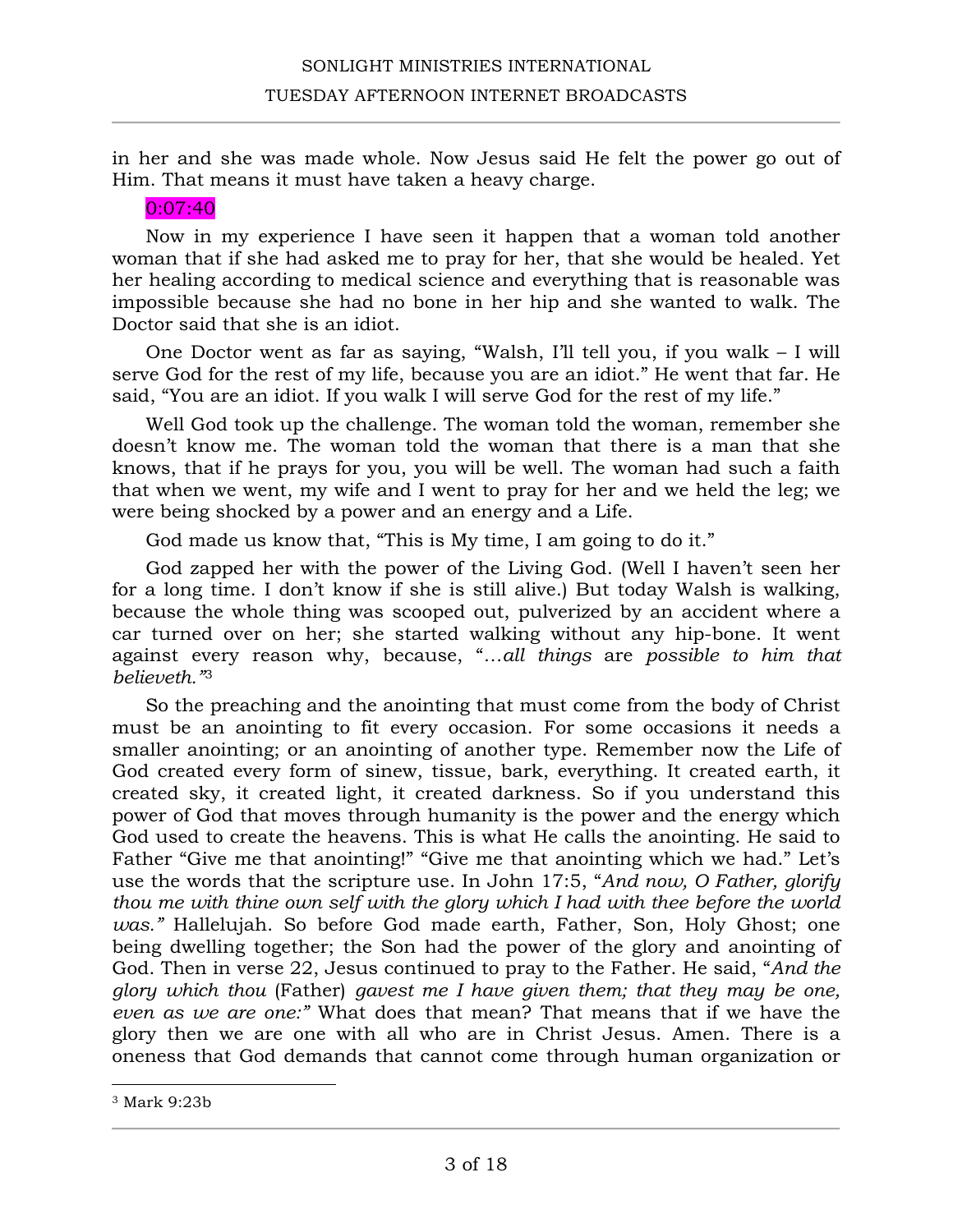#### CECIL DUCILLE

through natural construction, putting together. Verse 23, *"I in them, and thou*  (Father God) *in me, that they may be made perfect in one; and that the world may know that thou hast sent me, and hast loved them, as thou hast loved me."* Come on now. Jesus in you, Father is in Jesus and this combination of God Almighty, {God the Father, God the Son, God the Holy Ghost,} brings a unity among brethren.

So then we begin to discern the body of Christ. We begin to see the body of Christ. Wherein nobody else could see the body of Christ, we were seeing the body of Christ. Thus seeing the body of Christ, we will be a part of the body of Christ and you cannot see the body of Christ unless you are part of the body of Christ, because you will not know who is and who is not a part of the body of Christ.

So we want to talk about that **arthritic** sickness. I call it by a medical terminology; the inflammation of the joints that prevents a person from walking properly. God Almighty showed me something this week and it was amazing; sorrowful; amazing and sorrowful to consider that the people of God are being inhibited by a ministry; by a ministry that joints you know between God and man; the ministry that is supposed to bring in the strength into the body cannot because of a certain weakness that is coming from the flesh and from the human realm. You wonder what is that weakness? and I am saying that the weakness is in all of us and we need to take care of it right now, or else God will have to send fire upon us to take care of it.

Now what is it? It is that God has ordained each person, let us read it. Let us read Romans 12:1, "*I beseech you..."* (I plead with you; I plead with you from the depths of my soul.) "*I beseech you therefore, brethren, by the mercies of God,…"* In other words, according to the energy and life that God has bestowed upon us. "…*that ye present your bodies* (your physical bodies) *a living sacrifice, holy, acceptable unto God,* which is *your reasonable service."* Let me just pause here for a moment on this thought that is being presented here. Unless you are in a condition where you are not sinning in your body, then you will be holy, acceptable unto God. What do I mean by sinning? You are not thinking evil of anyone. You are not talking evil things about anyone. You are in Christ. In other words, your mind is involved in the things of God and you are totally submitted unto the Lord. Hallelujah. "*…Present your bodies…"* Do you know what picture that He is showing you here? An animal, you slay him and put him down on the altar, he has no power to do anything else, but to let the fire do the work of the sacrifice.

God is saying to us: "We must present our bodies as the sacrifice."

We must be sacrificed and laying down on the altar as a living sacrifice. Hallelujah. The scriptures show wherein Jesus Christ also presented His body, "*Wherefore when he cometh into the world, he saith, Sacrifice and offering thou*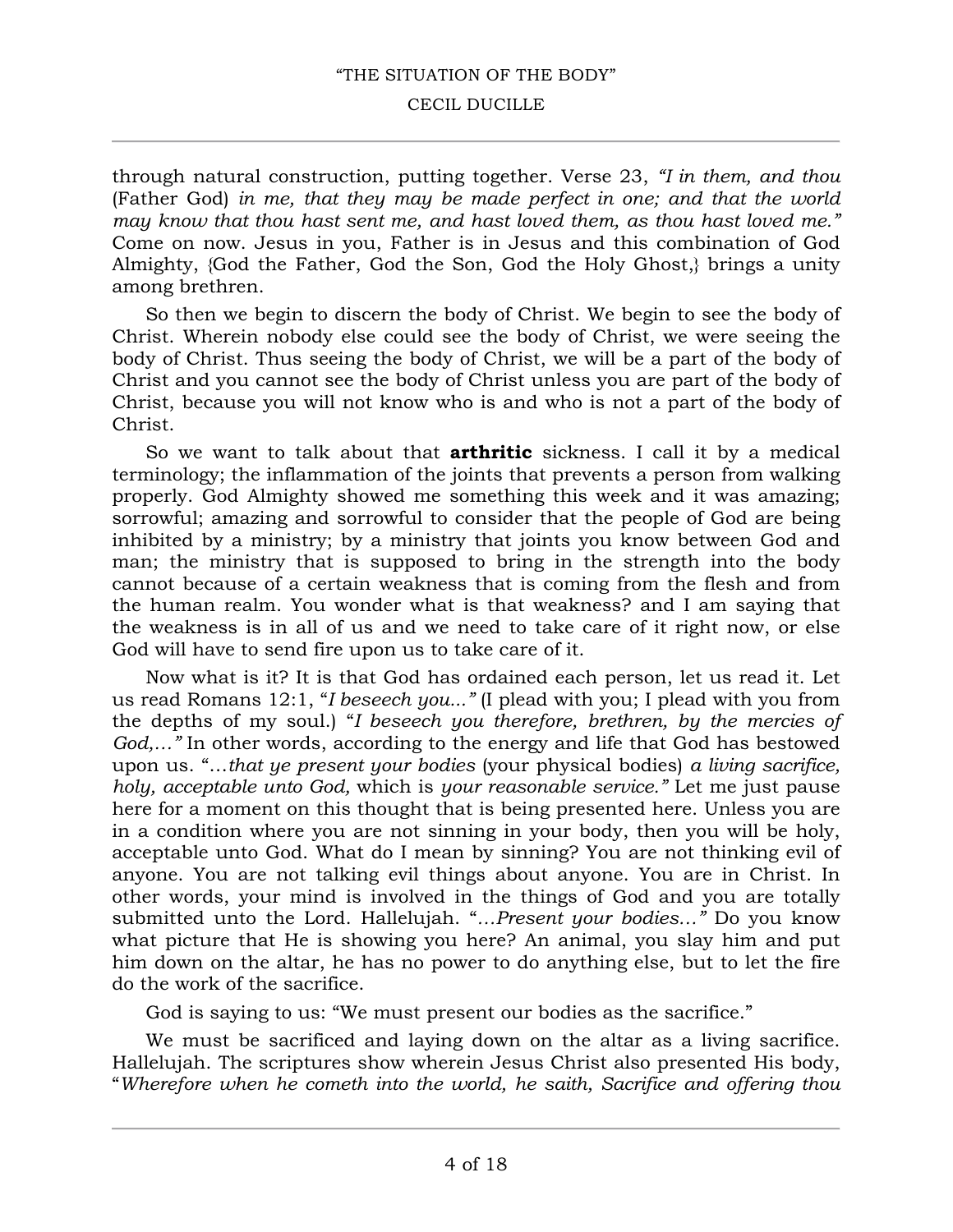# SONLIGHT MINISTRIES INTERNATIONAL TUESDAY AFTERNOON INTERNET BROADCASTS

*wouldest not, but a body hast thou prepared me:"*<sup>4</sup> No more sacrificing other bodies, "*but a body hast thou prepared me:"* So God is saying, "I have prepared **you**", those of us who are listening to the Word, that God has prepared **us** living sacrifices. That is that we no longer burn to death on the altar, but we burn every sin, every human frailty is being put upon God's altar and burned so that we live a holy life. Hallelujah. He said it is acceptable unto God. Verse 2, "*And be not conformed to this world:…"* 

My God. I am so unhappy. I am so unhappy to see the people of God not understanding God. Not understanding God. Some girls come to church in their little shorties and what not and they go into a back room and they change and they put on a long dress and come out looking like angels into the service. They don't understand God. They don't understand God. They are conformed to the world and trying to deceive others that they are not, because somebody is going to talk to them about it. They put on a façade, a front. "*… but be ye transformed by the renewing of your mind,.."* In other words you cannot think like the world and at the same time have the mind of Christ. Hallelujah. "*…But be ye transformed by the renewing of your mind, that ye may prove what is that good, and acceptable, and perfect, will of God."* Hallelujah. "…*Renewing of your mind, that ye may prove what* is *that good, and acceptable, and perfect, will of God."* 

Verse 3, "*For I say, through the grace given unto me, to every man that is among you, not to think* of himself *more highly than he ought to think; but to think soberly, according as God hath dealt to every man the measure of faith."* Now we are seeing something happening here. God has put in the body a ministry and any other ministry; the ministry that is put in by the church is not recognized by God unless God Himself had put that ministry in. So God has put in the body, remember now He calls it a body. God constructed the human body as a temple wherein He wants to dwell and walk and talk.<sup>5</sup> Hallelujah. So God has put in the body every attribute that coincides to the spiritual body, or to the tabernacle, or to the temple. In other words, the tabernacle was a pattern of the true body. The temple was a pattern of the true body with some greater explanations. Then the body of Christ is now the true body that you are a part of and I am a part of and your body is a complete body; a complete temple; a complete dwelling place of Almighty God. Verse 5, "*So we,* being *many, are one body…"* I want you to hear this. This is where the sickness comes in. *"So we, being many, are one body in Christ, and every one members one of another."* Is that the way you feel? We are "*members one of another*".

Now if my mouth gets the food and says, "Oh my, this is delicious. I am not going to swallow it. I am going to keep it."

<sup>4</sup> Hebrews 10:5

<sup>5</sup> 2nd Corinthians 6:16b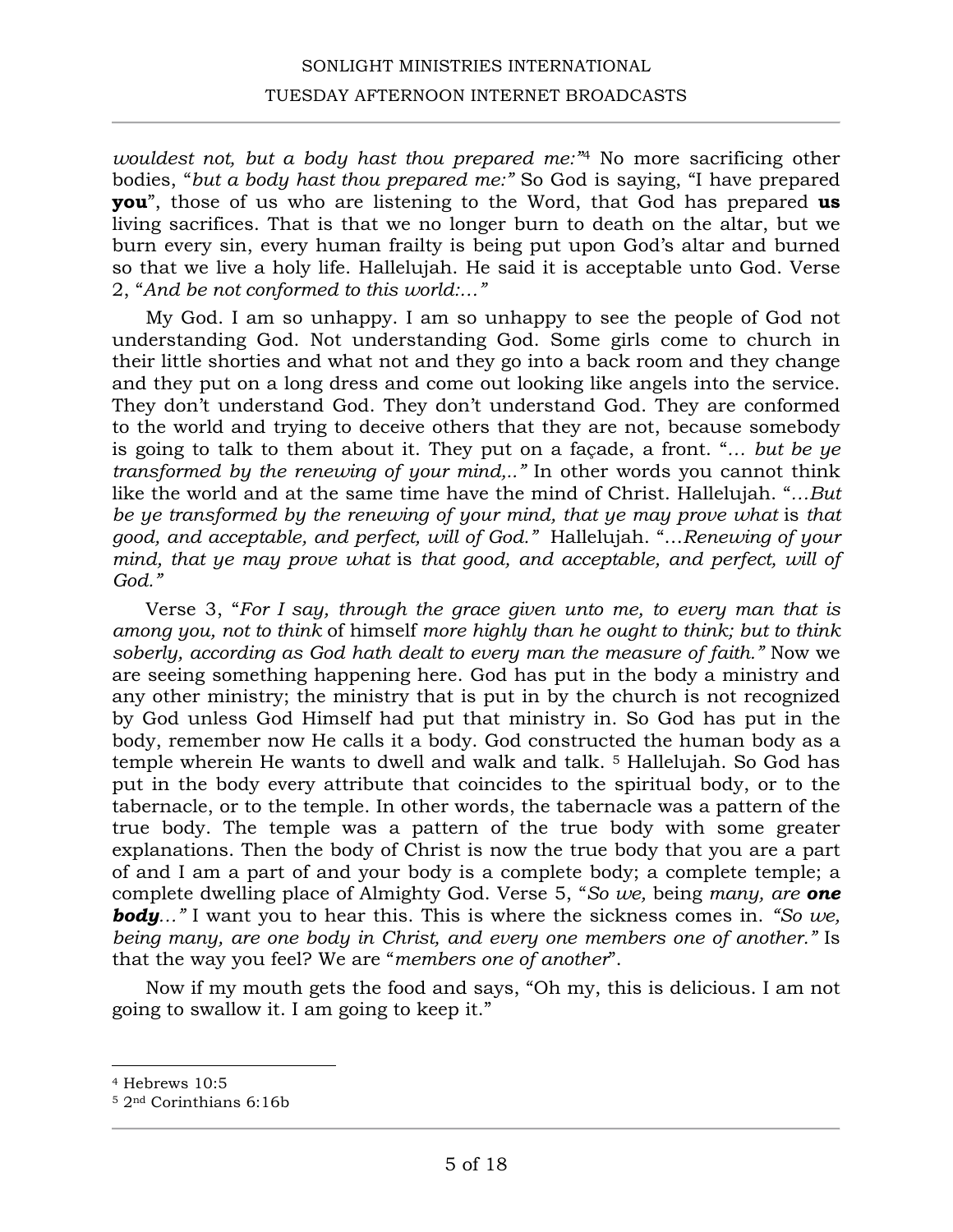#### CECIL DUCILLE

Both the mouth will die and the stomach and the whole body will die. The mouth must do its part. The saliva begins the process of digestion. In other words the food begins to change. From the moment that it hits your mouth and you begin to masticate it begins to change. So when it gets down to your stomach it is ready for the next change. Then it gets on and on and on until some of it comes out in your bloodstream as energy and life and some of it goes and what is not good is sent off into the draught. So God Almighty is saying to us that we are "*members one of another".* 

So you said, "Oh all right. I am members with those who are in my church."

That is a disfigurement of God's body. That thing that was created after somehow or the other, the great organizations came forth in the time of the Roman Catholic Church when they took over and began to persecute the Christians, they set up a system and they call it an organization and they call it a church.

They say, "What church do you belong to?"

"Oh I am this."

"I am that."

"I am the other."

"I am Catholic."

"I am Protestant."

You see all that is not of God. That is part of the disease. Now the disease went as far as that the members receive gifts. Now my hand is gifted. It is dexterous. My right hand does perfectly as the brain tells it to do. I am playing an instrument and all the fingers are obeying the impulses of the mind and the brain and whatever comes into my mind is expressed on the keys and it turns out to be music and somebody is blessed. God Almighty therefore makes a hand therefore to function as a hand. Romans 12:5, "*So we,* being *many, are one body in Christ, and every one members one of another."* Verse 6, "*Having then gifts…"* Gifted, my hands are gifted to be hands. But look how many sinews; look how many nerves; look how many parts of the body must contribute to this hand so that when the glory of God comes into the hand the hand works according to what the brain tells the hand to do. Lord have mercy upon us. *"Having then gifts differing according to the grace that is given to us, whether prophecy,* let us prophesy *according to the proportion of faith;"* Verse 7, "*Or ministry,* let us wait *on* our *ministering:.."* Lord help us. Let us wait "*on* our *ministering:"*. "*Or ministry,* let us wait *on* our *ministering: or he that teacheth, on teaching;"* Verse 8, "*Or he that exhorteth, on exhortation: he that giveth,* let him do it *with simplicity; he that ruleth, with diligence; he that sheweth mercy, with cheerfulness."* Verse 9, "Let *love be without dissimulation. Abhor that which is*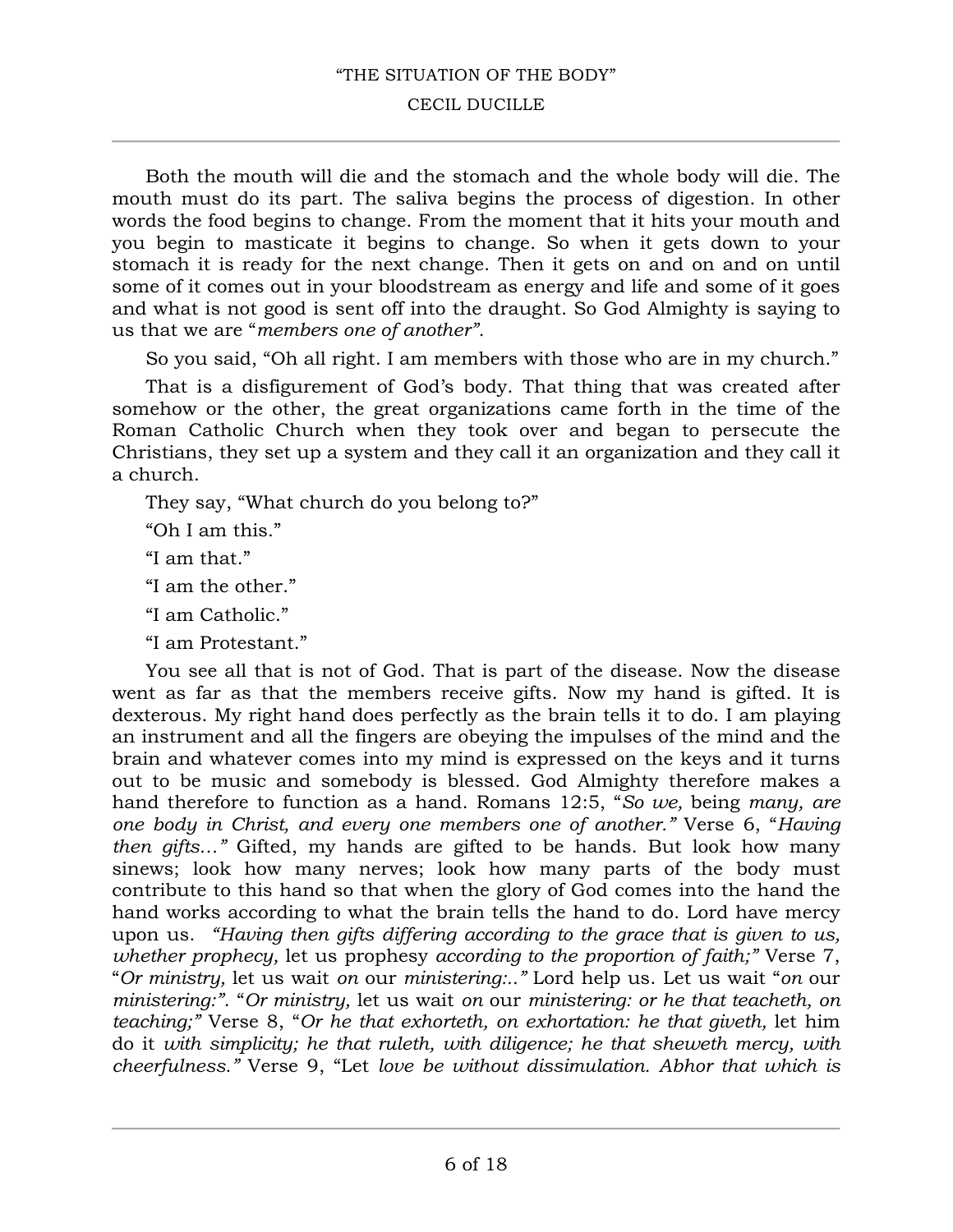*evil; cleave to that which is good."* Verse 10, "Be *kindly affectioned one to another with brotherly love; in honour preferring one another;"*

Let us just see if we can understand what we just read. What God is saying to the church is that when God endues you with power, with grace, with love, with compassion, with whatever it is, you must function exactly as God wants you to function. But guess what? Most of us want to do something else. For instance: you see someone preach and he preaches beautifully and you like it.

So you say, "I want to preach like him."

So you disregard what God wants you to do. So the hands, instead of being hands… When hands are being hands there is no other part of the body that can function in the things that hands are supposed to do as the hand.

"But no. I would like to walk on my hands."

The moment I go down to walk on my hands the whole body is turned upside down. So my legs are now trying to act as hands. They are swinging to balance the body and they cannot be hands like the hands.

Let me stop speaking in mystery. I am talking about us. I am talking about God anointing someone to teach and he does not want to teach, he wants to be a prophet. So he will prophesy but he will not make a good prophet. He will not fit the bill, he will not be as God wants him to be and at the same time he will not be teaching.

I knew a man who God ordained, appointed, anointed. Amen. He appoints and He anoints. Amen. The bread doesn't go without the fish. He appoints and He anoints. The scripture says, "*Butter and honey shall he eat, that he may know to refuse the evil, and choose the good."*<sup>6</sup> God is talking about butter which is the very essence of milk; the milk of the Word of God. He is talking about honey which is the pure substance extracted from the flowers by bees and honey represents the Holy Spirit. Hallelujah. So God is saying that the butter must not go without the honey and the honey will not go without the butter. But "*butter and honey shall he* (they) *eat,"* not just the Word of God.

Somebody said, "The word! The word! The word! The word!"

The next thing that would happen is that he would become legalistic. Hallelujah. Go off into the word and he becomes legalistic. But God is talking about the Word by the Spirit. In other words, the Word of God motivated, operated, sent, directed by the Spirit of the Living God and then you will discern that which you ought to.

Now we come back then to the ministry. Every one of you; every one of us is endowed by the Spirit of Almighty God for a specific job in the body of Christ. Hallelujah. Bless the Lord o my soul. So if God gives me a job cleaning the floor, I will not want to be sitting at a desk. Hallelujah. Because those who He

<sup>6</sup> Isaiah 7:15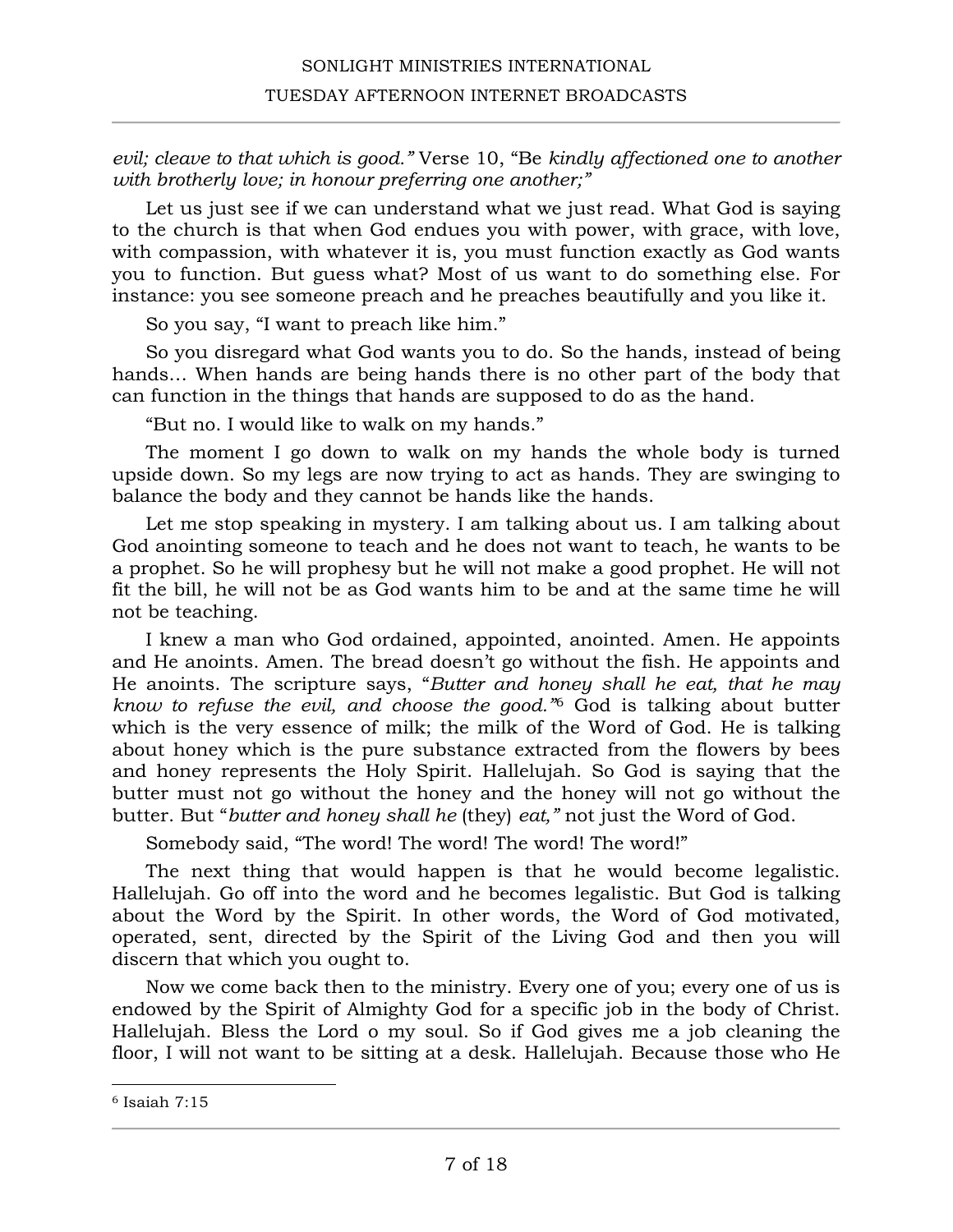gives to do a job, He anoints you to do the job. Hallelujah. Some things we need others to do, but some people are what we used to call "Buck and Brian".

We said, "You cannot be Buck and Brian at the same time."

So the man wants to be everything. He wants to be everything. She wants to be everything. The women want to preach and teach and to do things different from what God wants them to do. God might endow a woman with the ministry of teaching and she is supposed to be taking the children and making men of God out of them. Did you hear me? It takes the anointed woman to take the children and to make men of God and women of God out of them. Instead of that, the woman she doesn't want to do that. She wants to preach and she wants to get up on the platform and holler and shout and bring down the crowd just like she saw someone who she admired.

But God Almighty says, "No!"

We have an example in scripture in Elisha. Elisha was called of God. Brother Elijah was called of God, Elijah was sent of God in 1st Kings 19:19, "*So he departed thence, and found Elisha the son of Shaphat, who* was *plowing* with *twelve yoke* of oxen *before him, and he with the twelfth: and Elijah passed by him, and cast his mantle upon him."* Now we are talking about the anointing and appointing of Elisha. Amen. Elisha by Elijah, yes; he was "*plowing* with *twelve yoke* of oxen *before him, and he with the twelfth: and Elijah passed by him, and cast his mantle upon him."* My goodness, this is a calling of God, that God was calling a man who should be even greater than Elijah, but Elijah put his calling upon him. Verse 20, "*And he left the oxen,…"* What did he do?

He said, "Let me just plow for one more year?"

No, no. He left the oxen, twelve yoke of oxen. He left them "*and ran after Elijah*, *and said, Let me, I pray thee, kiss my father and my mother, and* then *I*  will follow thee. And he said unto him, Go back again: for what have I done to *thee?"* Verse 21, "*And he returned back from him, and took a yoke of oxen, and slew them, and boiled their flesh with the instruments of the oxen,"* In other words he was wrecking his whole equipment. *"…and gave unto the people, and they did eat. Then he arose, and went after Elijah, and ministered unto him."*

He called them, "Come and feast with me. I am saying goodbye."

*"…They did eat. Then he arose, and went after Elijah, and ministered unto him."* Brethren let me tell you, when God calls you there is nothing else in the world greater. Hallelujah. Now what would it be if the man had continued to drive the yoke of oxen? Amen. He would be **not** the prophet that God wanted. He would be **not** the best plowman in the world and he would have disappointed or frustrated the Spirit of the Living God that wanted a man to be in the place of Elisha. He wanted an Elisha man, as a matter of a fact when you read the story of Elisha, that is one victorious man. Hallelujah. That is one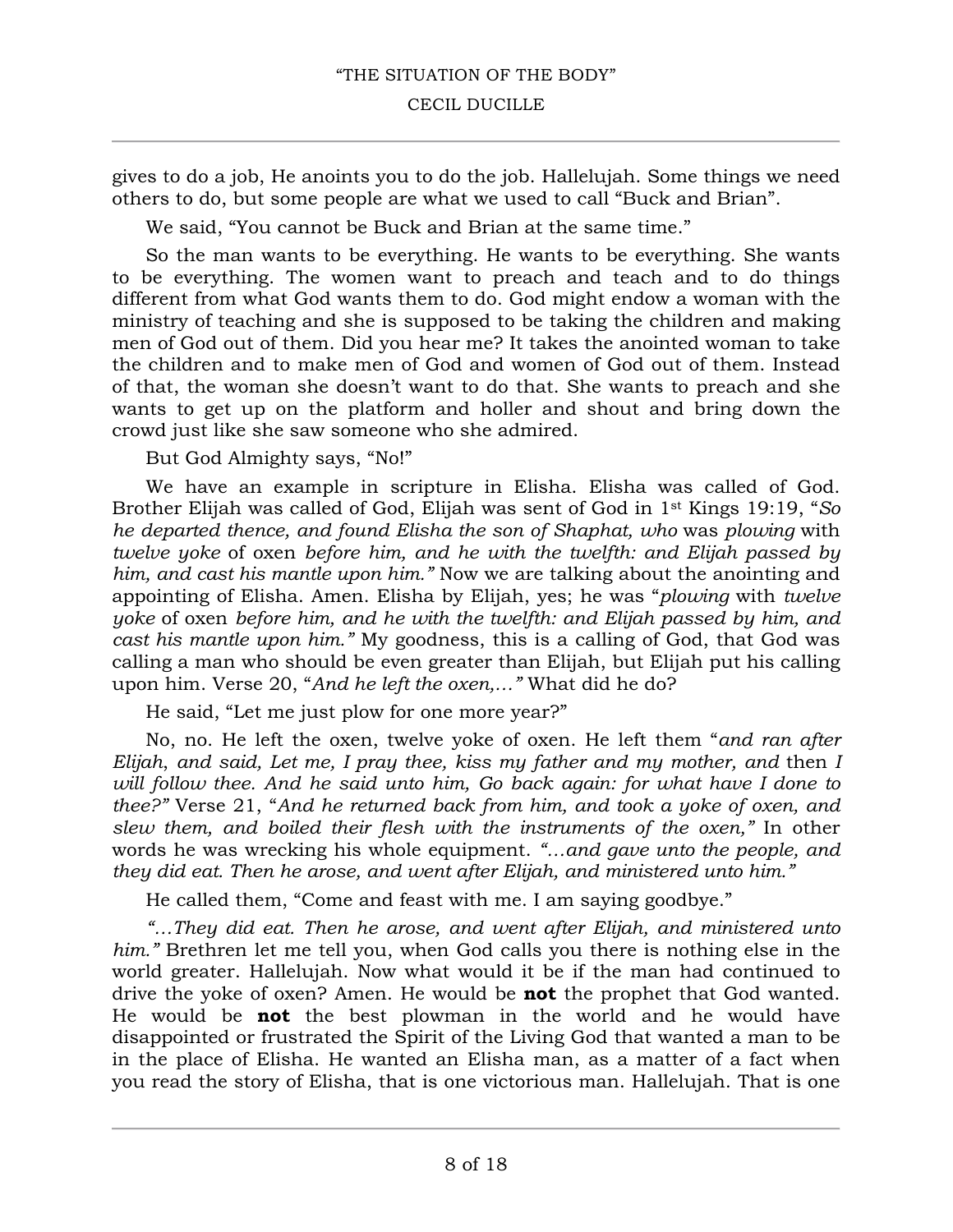victorious man who went from victory to victory in the Spirit and who never failed God. Hallelujah.

Now we are saying to you brethren, "**This is the last call!**" God Almighty has called a body, a people, a church and He has said to us that: you in particular, each person has his own calling. God said that you must wait upon your calling.7 Find your calling.

"I don't know what I am called for?"

Bless God, if you don't know ask God. You are not serving a dead God, you are serving a Living God and this God speaks. Amen. This God speaks. So if you believe in God and you know now; if you didn't know before you know now that because God called you that He has a special job for you to do and if you don't do it He is going to put you aside and get somebody else to do it. Amen. He says He wants you to "*give diligence to make your calling and election sure:…"* We are talking about 2nd Peter 1:10, "*Wherefore the rather, brethren, give diligence to make your calling and election sure: for if ye do these things, ye shall never fall:"* Verse 11, "*For so an entrance shall be ministered unto you abundantly into the everlasting kingdom of our Lord and Saviour Jesus Christ."* Hallelujah.

Now I want you to understand that this Word was spoken to me by God to tell you: "**You have not been ministering; serving God in the capacity wherein you are called**." "**You have not been!**"

When I am speaking of you I am speaking of the majority. Bless God Almighty. Some of us are doing exactly what God wants us to do and we don't have the desire to do anything else. Somebody is an evangelist, **but no**, he wants to be a shepherd. Hallelujah. He wants to be a shepherd. The peculiar thing is that if you are an evangelist you have a little shepherd in you. If you are a shepherd, you have a little evangelist in you. If you are a teacher, you have a little of all that the hand is in you, because you have got to teach the children, teach the brethren how to walk. So you will teach evangelists, you will teach shepherds, you will teach even apostles who will come to you to be taught. Praise God.

What am I saying? Brother Paul spoke a very peculiar Word. Lord God, what a blessed man. It is an encouragement to see that men could reach to such heights in God in our dispensation. Hallelujah. So Brother Paul speaking to the Corinthians in 1st Corinthians 11, he was speaking about the communion and he was talking about the discerning of the body; the seeing. He said for this cause, because some of you have not seen the body you walk over the ministry. You contradict them. When God tells them something you contradict it; you change it.

You say, "Oh well, God didn't tell me that."

<sup>7</sup> Romans 12:7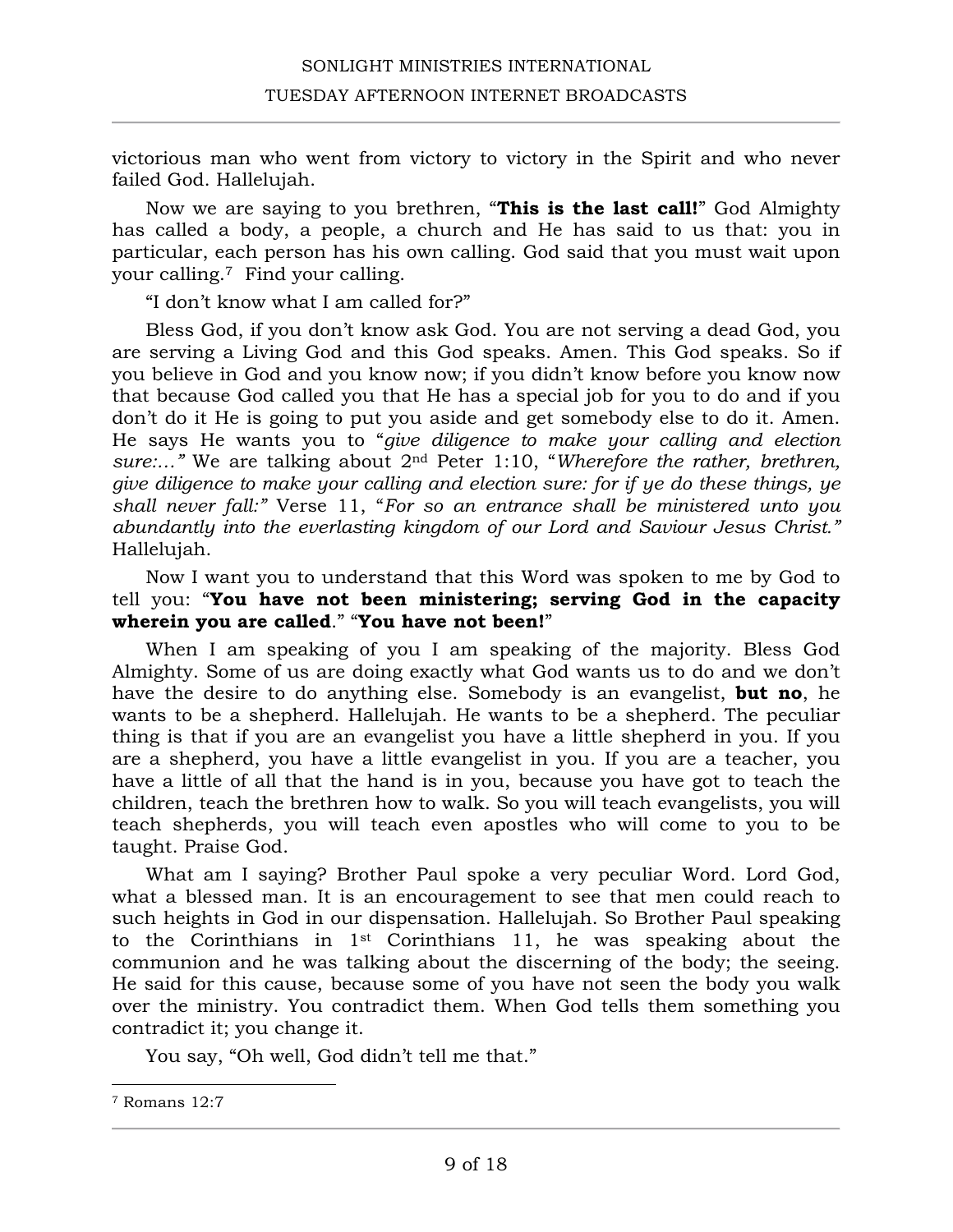#### CECIL DUCILLE

Hallelujah. Who are you? We are supposed to listen to what God tells the other brother and we are to make sure that we know that this brother is walking in the Lord. Hallelujah. In verse 29, of course the communion is the symbol of our drinking of the same cup; living in Jesus Christ, eating the same bread and drinking the same cup. In other words the cup represents the blood and the bread represents the body of Christ. So we have a communion and symbolically we hand the cup from one to another and partake of the cup to remind ourselves of the blood and the body of Christ. Now in the 27th verse, "*Wherefore whosoever shall eat this bread,…"* When I hand the bread to my brother or take it from him and eat a piece of that loaf and he eats the same loaf; I am saying to him **we are one in Christ**. Hallelujah. "*…And drink* this *cup of the Lord, unworthily,…"* If I am lying, if I am cheating, if I am not living right, if I am living in fornication, if I am lusting, if I am doing so many different things that are contrary to the work of God and the Word of God. "*…You shall be guilty…"* Guilty! In other words, "*…crucify to themselves the Son of God afresh, and put* him *to an open shame*."8 "*…Guilty of the body and blood of the Lord."* Verse 28, "*But let a man examine himself,.."* I can't examine you. I do not know what is in your heart. *"…and so let him eat of* that *bread, and drink of*  that *cup."* Amen. So I will go and have communion with you and you might be scheming to do harm to God's people. You might be against one of His ministers that He anointed. David, "Saying, *Touch not mine anointed, and do my prophets no harm."*9 Don't touch them! When somebody is talking about them, you cry "**excuse**". Hallelujah. "Touch not the Lord's anointed." 'Touch not the Lord's anointed.'

The five-fold ministry has become a football to be kicked up and down and to be ridiculed by a lot of people. Verse 28, "*But let a man examine himself, and so let him eat of* that *bread, and drink of* that *cup."* Verse 29, *"For he that eateth and drinketh unworthily, eateth and drinketh damnation to himself, not discerning the Lord's body."* How does one eat and drink unworthily? He is cheating; he is a sinner underneath and nobody knows and he is pretending to be one of us; *"unworthily,* (he) *eateth and drinketh damnation to himself, not discerning the Lord's body."* Verse 30, "*For this cause many* are *weak and sickly among you, and many sleep* (die)*."* Amen. Some die, because they do not see the body of Christ; they do despite unto Jesus Christ and again they play the part of Judas, for Judas had not confirmed his condemnation. He had not confirmed his condemnation until he drank the cup. Amen. Hallelujah. "It is *one of* (you) *the twelve, that dippeth with me in the dish."*<sup>10</sup> In this thing, they were dipping it in the wine, they were dipping the bread in the wine. He said,

<sup>8</sup> Hebrews 6:6b

<sup>9</sup> 1st Chronicles 16:22; Psalms 105:15;

<sup>10</sup> Mark 14:20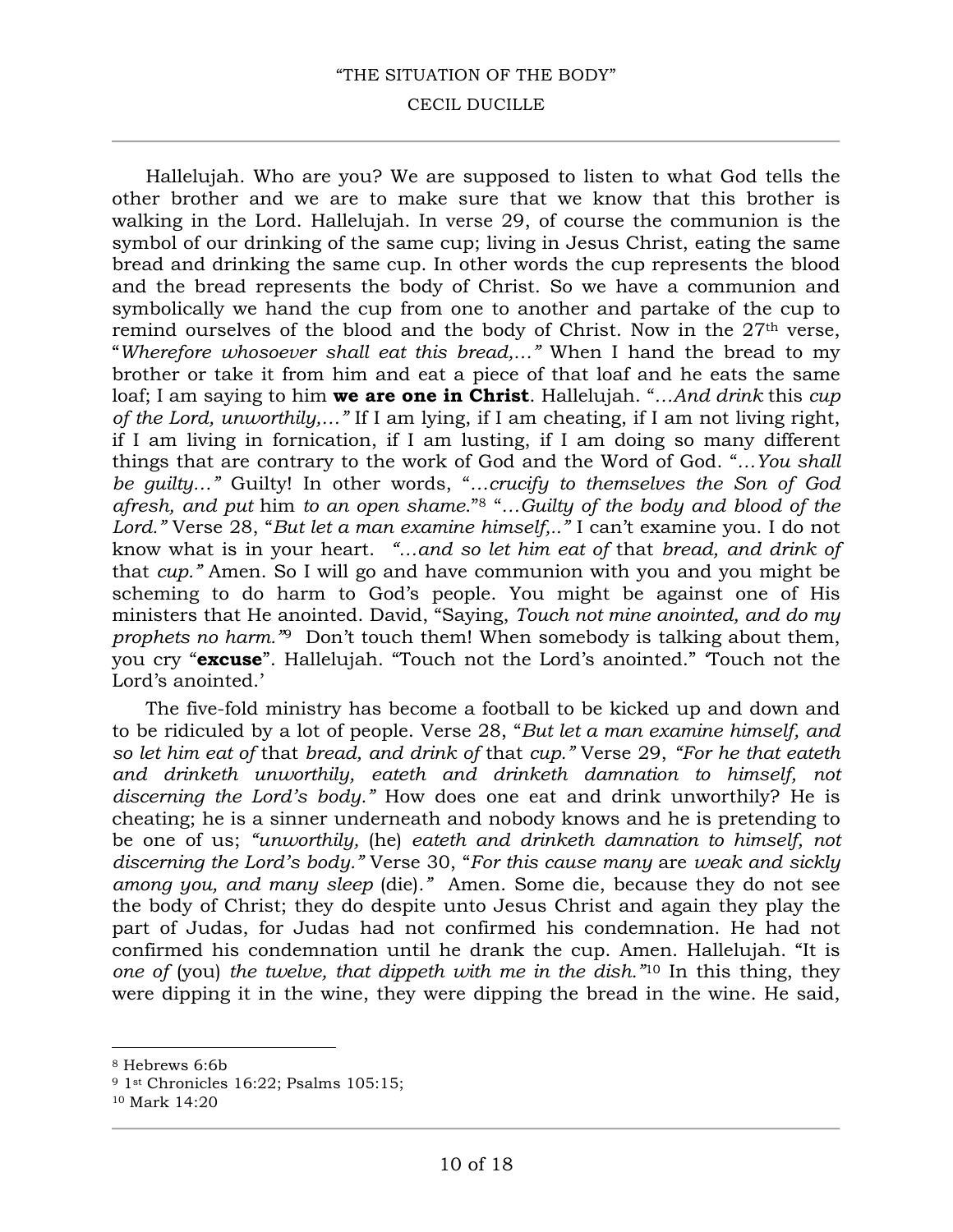"*…One of you which eateth* (dippeth) *with me shall betray me."*<sup>11</sup> Hallelujah. Hallelujah.

So then God is speaking to us today: What are you? What am I? Whatever you are in the body of Christ you must function. In other words I will not know what you are.

Somebody comes to me and says, "Brother Ces, what am I in the body?"

I will not know what you are until I see you function. So when I see you function as a prophet, I know that you are a prophet. You see a prophet is not just a person that prophesies. A prophet is a person who has had a degree, a degree of spiritual and energy life. So he not only prophesies, but he lives right. He doesn't get in a temper, he has overcome that. So a prophet has got to be a person who has got to a spiritual degree of excellence in God, so that God call him a prophet. That means that he has become what God has ordained him to be. Amen. He has become the gift of God to the church. "*And he gave some, apostles; and some, prophets; …"*<sup>12</sup> So it is the function of the individual in the Spirit that makes him part of the five-fold ministry. It is not everyone who preaches is a minister of the five-fold; it is not everybody who teaches who is a teacher; it is not everybody who shepherds who is a shepherd in the body of Christ.

Remember now that the scriptures tell us that "*the gifts and calling of God*  are *without repentance."* We go back to Romans 11:29, "*For the gifts and calling of God* are *without repentance."* In other words you didn't repent and call, "Oh God help me to be a prophet, I would like to be a prophet." Amen. It is God's endowment. He wants a big toe to walk with and He makes you a toe.

Then you say, "No, I don't want to be any toe, I want to be a thumb."

Amen. So then you take off the toe from where it ought to be and you put it on as a thumb. How would it look if I came walking into service one day with my two big toes on the place where my thumbs should be? Amen. It would be a surprise to everybody.

"What is that?"

But it is exactly what is happening. It is a sickness, a disease that has taken a hold of the body of Christ that the people of God will not function in their positions. Hallelujah. I have so far never met a prophet who doesn't love to preach. A prophet should not preach except by revelation. That means that you don't go and take out a text and look over your homiletics to see that you have everything in order and all like that. Not like that! A prophet must speak from the heart of God. Hallelujah. Not a prepared message, but coming and the Spirit of God speaks through you, that is prophecy. Don't tell me that you are coming into the congregation to read a prophecy that you got from a piece of

<sup>11</sup> Mark 14:18b

<sup>12</sup> Ephesians 4:11a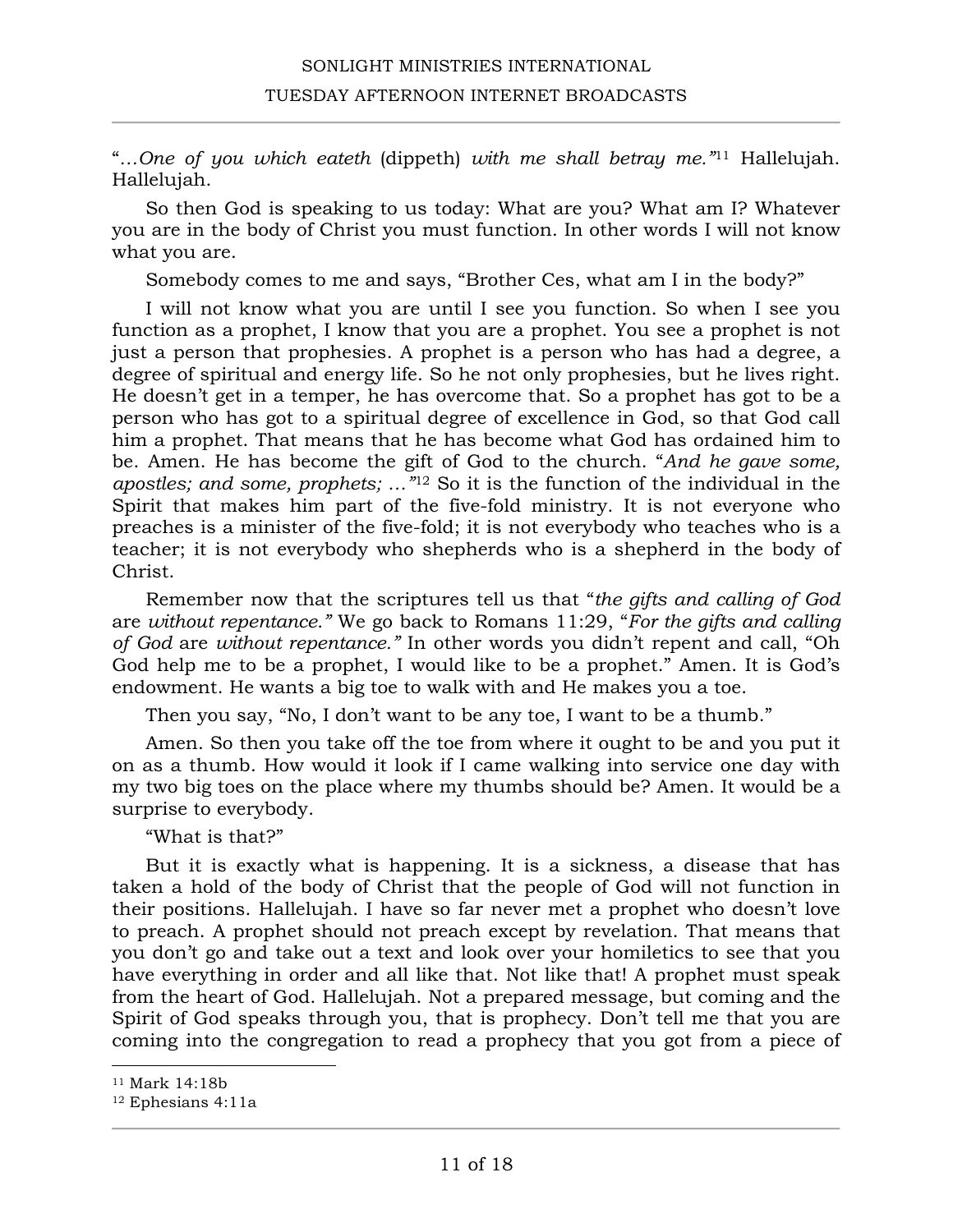#### CECIL DUCILLE

paper, or to study it and to read it. That is not prophecy. Prophecy is the spontaneous coming forth of Christ through the believer. Hallelujah. Prophetically he doesn't know what he is saying. Hallelujah. It is not something that he heard about that he is saying. A prophet must not be a teacher. I see the prophets teaching and I believe that we must understand and that we must stop now.

The Word says, "*I beseech you…";* I beg you; I plead with you. **The time of beseeching, begging and pleading is over. You must now move in the Spirit of the Living God or else!** Hallelujah. Amen. I am not threatening you. I am telling you that the Word of God is threatening us all. We must move now, for I don't want to see my beloved brethren who God has given us in the church to be among the foolish virgins. Yet I am assured that there are many, the greater majority of the brethren are going to fall into the category of the foolish virgins and those that hear my voice if you do not want to be foolish virgins, then now STOP!

## Go right to God and say, "**Lord God I do not want to be one of the foolish virgins. Now I submit myself to You. I lay myself on Your altar. Show me what I ought to do and let me be in my place when the Spirit of God comes, when Jesus Christ comes to possess the church at midnight in the darkness, silently.**"

Amen. He said behold the bridegroom tarried. The bridegroom tarried after the announcement that he is coming, but because He didn't give us any specific time, we were not ready, because those who were ready had oil in their lamps. "*The spirit of man* is *the candle* (lamp) *of the LORD, searching all the inward parts of the belly* (soul)."13 We are vessels of righteousness, some vessels of honour, and some of dishonor.14 It is so plain. The Word of God is so plain. We should not make a mistake with the Word of God; it is very, very clear and plain to us. "*And be not conformed to this world: …*."15 God says, in the world that those that are great have dominion; <dominus>; lord it over. Dominion means: lording it over; they have dominion over the lesser ones. We see some in our midst who they are so much tuned to having dominion over one another that they don't even know that they are having dominion. They must dominate every issue, every circumstance, every argument, they must be dominating. Amen. Hallelujah. "…*The Gentiles exercise dominion*…" In other words the sinners exercise dominion over one another. "*But it shall not be so among you:…"* saith the Lord, verse 26, Matthew 20:26, "*But it shall not be so among you:…"* May God Almighty help us.

<sup>13</sup> Proverbs 20:27

<sup>14</sup> 2nd Timothy 2:20b

<sup>15</sup> Romans 12:2a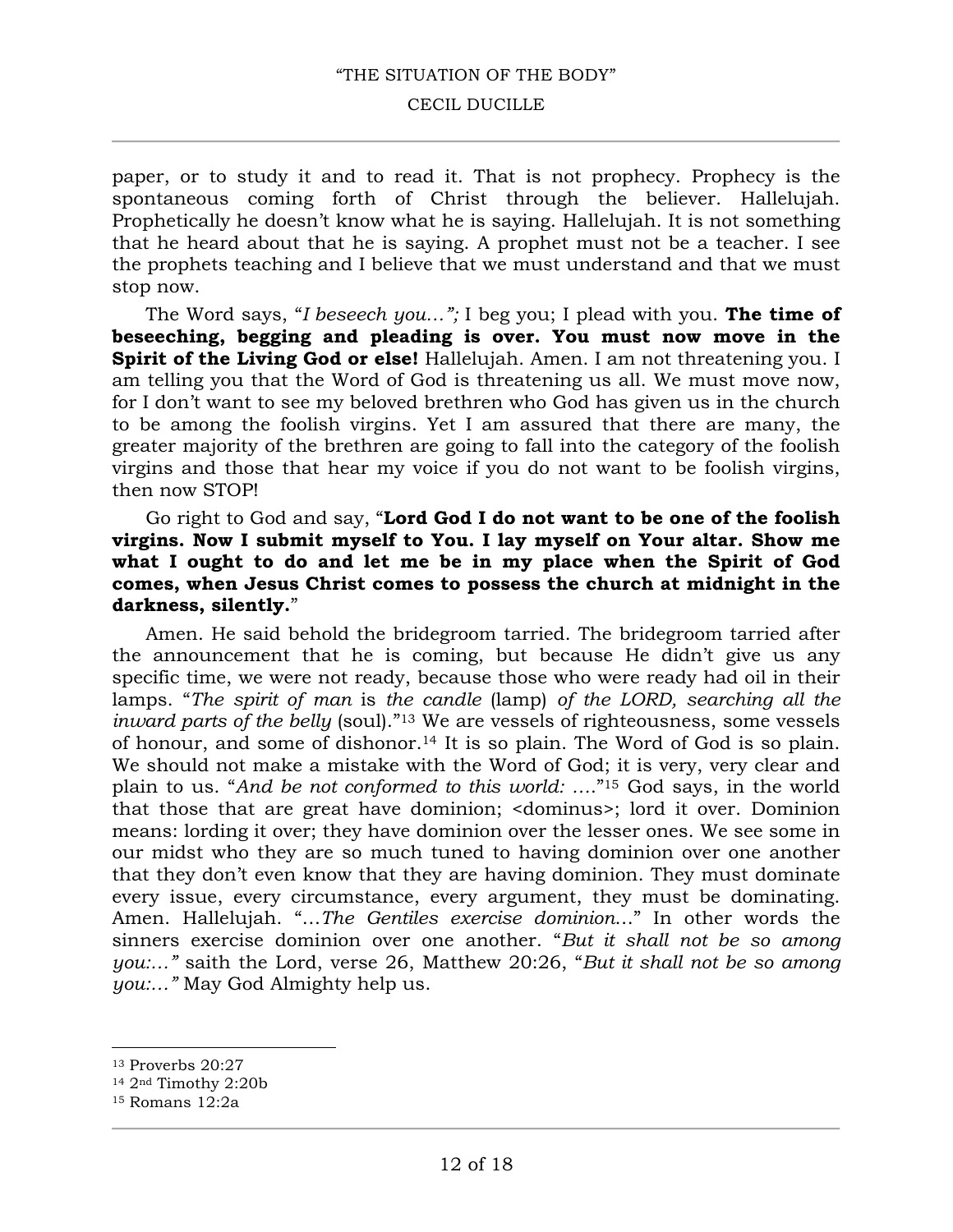God is saying therefore, "Where are, where are the teachers? Let them teach!"

Brethren if you see a teacher want to do something else, whisper in their ears, "God said you must teach."

You watch most of the preachers. They come up to preach and they start to teach. Why? Because preaching takes a certain amount of godly anointing. The Spirit of God has to anoint you to preach, so that when the Word comes forth from you it hits the people with the force of the Life of God and quickens them. Preaching "*is the power of God unto salvation*."16 So if you see a man preaching and he is not exercising any power except the power of psychology, you know. I see the psychologists preaching all the while. It is easy to see, just turn to TBN and you see the psychologists preaching. When they see that the people are not getting, are getting kind of tired and some people getting a little disinterested they give you a joke. Then everybody laughs so that then they come back in. **Psychology!** Hallelujah. Amen. **That has no place in God's preaching.** So I see the gospel **not** being preached.

So then those that are shepherds, the loving tender loving mercies of God should come out through them flowing like a river. It should bring Life to those who are distressed, those who are weak, those who need comforting. The Holy Spirit; The Comforter should be with the shepherds comforting the people. Many people are frightened about what we preach about the year 2008 and saying, "that there is going to be a great atomic war" and the more comes the year to an end the more comes this looming destruction over us and God Almighty said, "I have put shepherds in your midst" and the shepherds must bring comfort to the people, because the people of God must be comforted to be able to face a thing like this.

God has promised many areas where He will cast His mantle over the brethren, the people and He is working people into those areas without your knowing. Hallelujah. God is moving His people into various places and into various areas. Brethren, at this time it is deadly, it is dangerous to hear God telling you to move to someplace and saying that you don't want to because of your job; because of your this. You won't have a job in a very short time.

## **God Almighty is speaking to His people and His people must learn obedience, otherwise they will be part of the destruction**.

God says that the hour has come when His people must be, His church must be in order. God says, "I must have my church without spot, without blemish, without wrinkle, or any such thing; the church is to be in perfect order." "I must have it." What does that mean? "If it is not I am going to put it in order." God is going to use fire. Amen. That quotation is from Ephesians 5:26,27, "*That he might sanctify and cleanse it with the washing of water by the* 

<sup>16</sup> Romans 1:16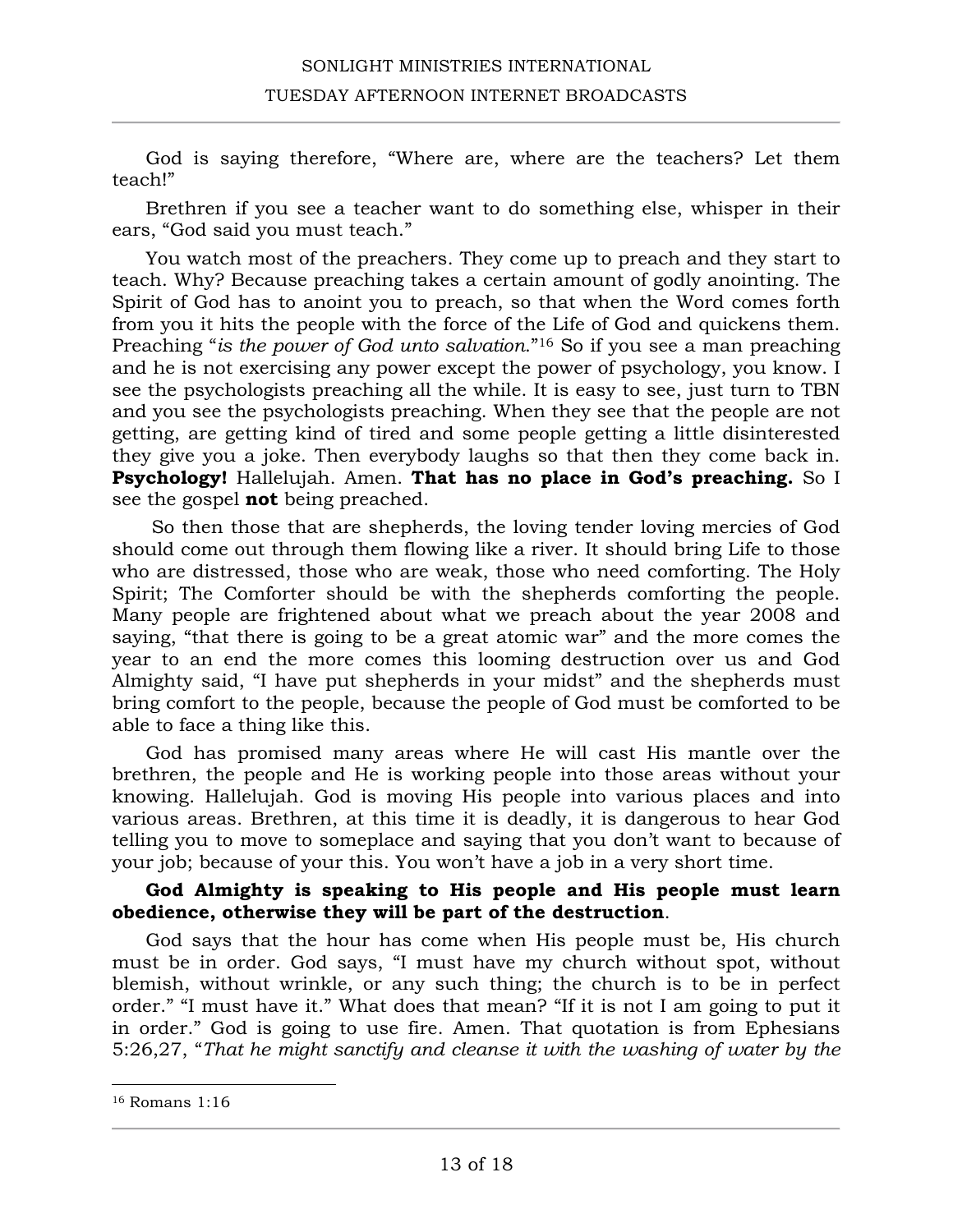#### CECIL DUCILLE

*word, That he might present it to himself a glorious church, not having spot, or wrinkle, or any such thing, but that it should be holy and without blemish."* Hallelujah.

Now you realize that in Revelation 13 He shows you a beast and the first thing that He tells you is that it was a spotted leopard. In other words it was an animal that was very base in it's behavior and it was spotted. God said that He must have His church without spot or without blemish or without wrinkle or without any such thing.

I am praying that the Lord God Almighty will bring this home, that each person who hears this Word will go to God and say, "**God show me who I am, what I am and where do you want me to work, to labor?**" Hallelujah.

There are some people who are in bondage, in certain bondages. I have seen bondage, horrible bondage, men hold women in bondage. Listen, no man is stronger than God. Hallelujah. If you pray, or if we pray God will break your bond and He will set you free to do righteousness. Amen. If He knows that you are not going to do righteousness when you are free He will not set you free. Hallelujah. So may God Almighty bless us and may God Almighty help us and may God Almighty give us peace.

I would love to see you ask some questions.

Today I saw this morning that Mr. Ahmadinejad, the President of Iran is at this present time in New York. He is supposed to give a speech this afternoon or evening sometime to the United Nations. I am saying beloved brethren that the United Nations will turn out to be that beast in Revelation 13. So he is right at home where he is, but I am telling you this, that he has now the capability to make an atom bomb. That cannot last very long because the Jews will not allow such a thing to be made, because if it is made the first one that fires off might well destroy Jerusalem. So God Almighty help us. Let us pray that God will have His way and what is to be shall be and God Almighty will be King after all. Bless His holy name.

Thank You Jesus and thank you brethren for listening. Amen.

-------------------------------------------------------

QUESTIONS & ANSWERS:

Brother Gary Sonmore: Hallelujah. Glory to God. Well thank you brother once again. A very excellent Word. A very sobering Word. You know for myself again I want to seek the Lord more earnestly to fulfill the gift and calling that God has placed on my life. This brings a real fear, a good holy fear of the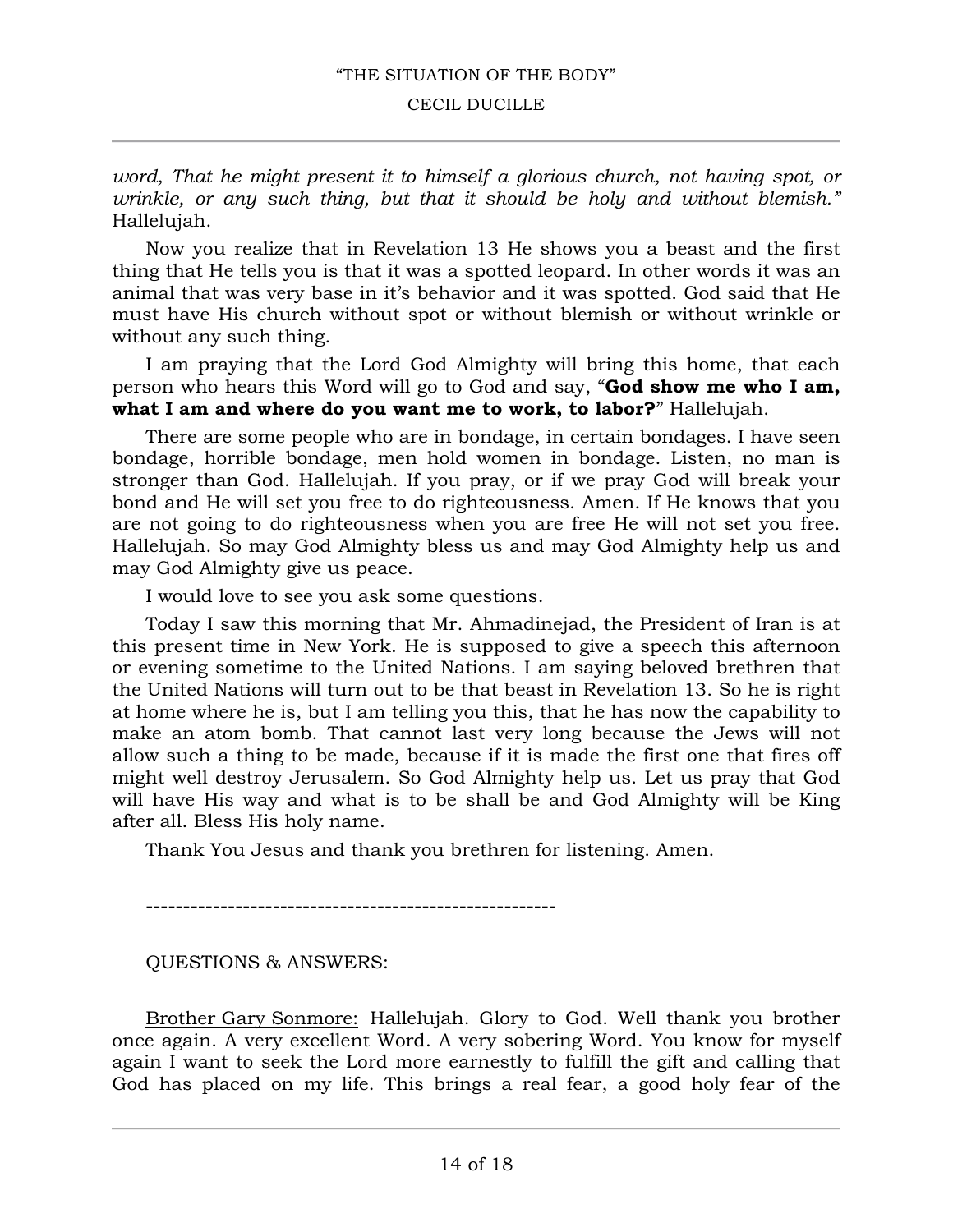responsibility of entering into that calling and whatever that ministry is that God would have. It is vital. Praise the Lord.

If the whole body of Christ, if the sons of God would rise up into their calling together, to really press into the Lord and to press into that calling that He has placed upon us. Again He has not called us for anything that He is not able to produce in us. He knows our frame and He knows our abilities and really it is Him; it is a mantle; it is a bestowment upon us that He places. Praise the Lord. We can rest; we can relax in it. We don't have to …you know the scripture says, "strive to enter into that rest".17 So there is a need, there is a responsibility which we have to press into that which He has called us into, but as well it is fully and completely Him that is doing that within us. All we have to do is to yield. That is the issue many times is our unwillingness, or even our unawareness of what that gift and calling is. If we don't know fully then our job is to pray and fast and to seek the Lord that He would fully reveal what our ministry, what our calling, what our place in the body is and that we would function in it perfectly and not try to fulfill something that God has not really called us to.

Praise the Lord that the body would really flow and function in full stature in that gift; in that gifting and calling on our lives. Praise the Lord.

Well we will take an opportunity to open it up for questions and answers. Again if by e-mail you can submit questions to  $info@smintl.org$  or we will make it available on the phone line for those of you listening on the prayer line you can press "\*6" and we will be able to put you on to ask a question directly. Praise the Lord. I will check the e-mail at this time. (I don't see anything yet.) Anyone on the phone line? Just standby. Go ahead.

Question 1: Okay. Brother duCille could you go over again in the last broadcast you talked about the relationship of the Holy Spirit to the five foolish virgins. When the door was shut and the five foolish virgins found themselves shut out, what will the relationship of the Holy Spirit be to those who are shut out?

Brother Cecil duCille: Could you repeat that question please? What is the relationship? Repeat that question please?

Brother Gary Sonmore: In essence, (let me take a stab at this,) there is some of the brethren that are questioning the five foolish virgins: Whether these represent those that have lost the Holy Spirit because they have lost their oil? Or what is their position in relation to the Holy Spirit?

<sup>17</sup> Hebrews 4:11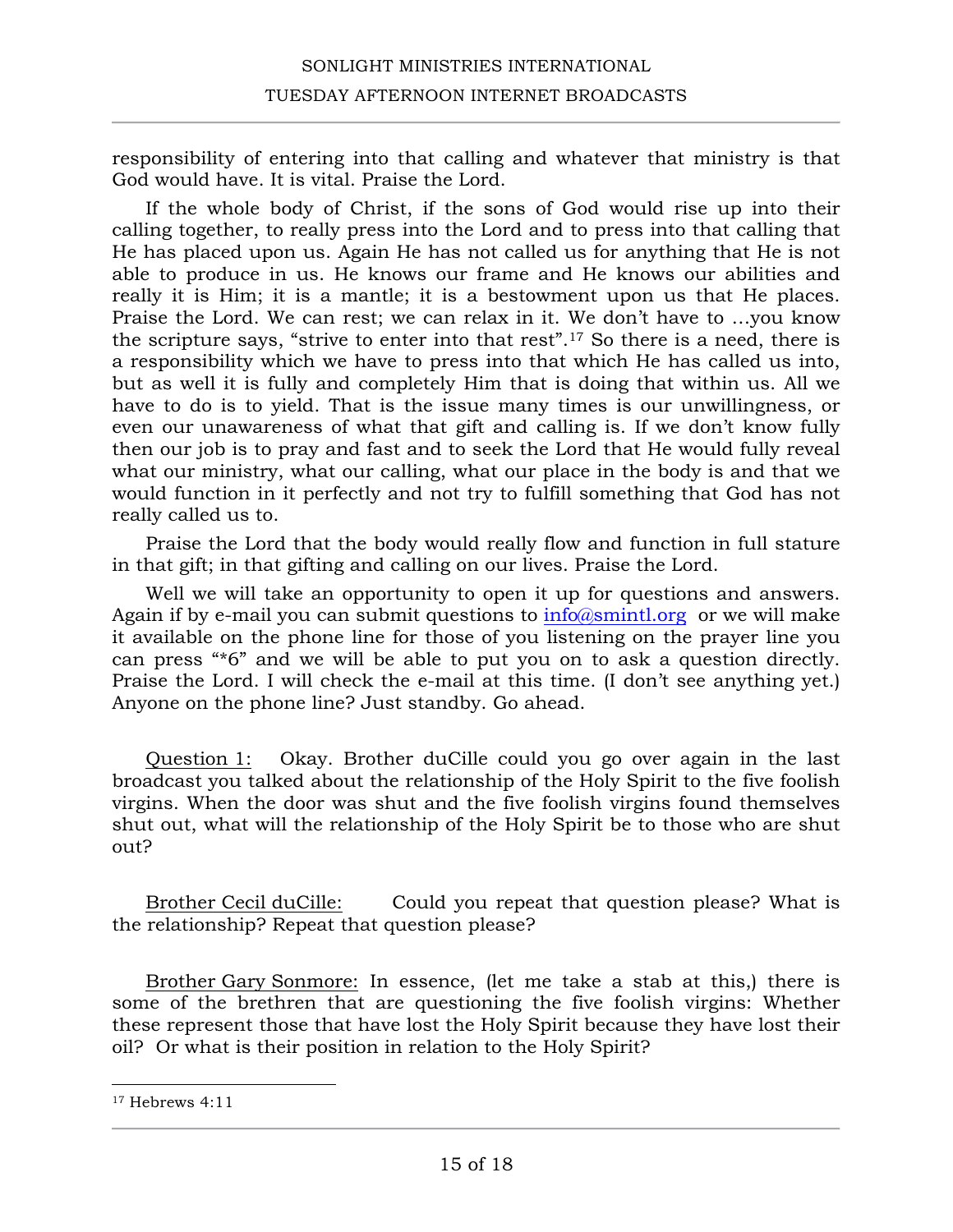#### CECIL DUCILLE

Brother Cecil duCille: Well the scripture said that they have no oil in their vessels. Now the whole idea of God's Holy Spirit coming into a human being is that his soul might be filled with the Holy Spirit just as his spirit is. We understand that when a man dies his spirit goes back to God.18 So if the spirit goes back to God and the soul doesn't go with him then the soul is lost. So it is a very fearful thought to think that a man once had the Holy Spirit or the oil in his vessel and that the vessel had drained out and at midnight there was no oil in the vessel. In my estimation I feel that he is lost. He is lost because he has no oil in his vessel. Well some came back and said that they had gotten oil. It would be possible too that God might work on them through tribulation and they might repent, for those who come back. But it is a very, very serious situation to say that the oil went out of your vessel and you have no oil.

Brother Gary Sonmore: Is there a relationship in Revelation 12 that speaks of the woman and the manchild relating it to the five wise and the five foolish? Is there a connection there?

Brother Cecil duCille: No. Because the woman church that had the manchild was being fed in the wilderness. That means to say that God Almighty, God called out of the church as He is doing now. He is selecting a people; He calls them the elect. So He is selecting a people; those who are able to stand up to the anti-christ and are able to overcome him. So it is like an army; you send forth your army. It doesn't mean that the woman would be lost, the woman church will be there. But we are talking about those that go in to the wedding feast and had to come out. I think more of Hebrews 6:4 which says, "*For* it is *impossible for those who were once enlightened,…"* Verse 6, "*If they shall fall away, to renew them again unto repentance; seeing they crucify to themselves the Son of God afresh, and put* him *to an open shame."* Do you see what I am saying?

Brother Gary Sonmore: Sure. Well praise the Lord. There is another question here from the internet, a brother or a sister I believe is asking:

Question 2: Is it possible for the spirit of man to be deceived by a spirit of error?

<sup>18</sup> Ecclesiastes 3:21a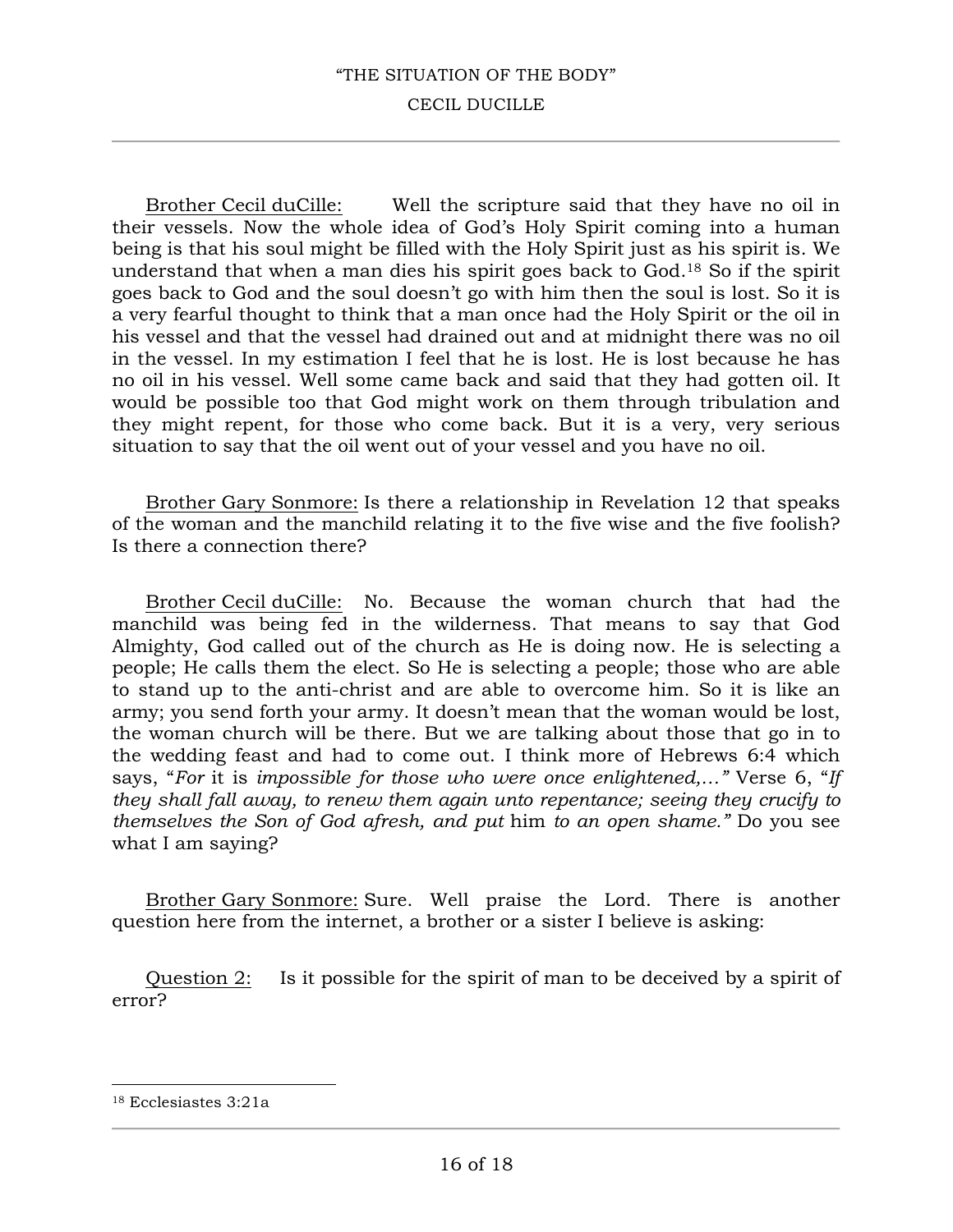Brother Cecil duCille: Oh yes. Definitely. Unless the Holy Ghost comes and enlightens you, you can be deceived. He said, "*…insomuch that , if* it were *possible, they shall deceive the very elect."*<sup>19</sup> So that means to say that a lot of the church will be deceived and I can tell you a case in point. I mean I have had a situation where the man was moving so powerfully in the Spirit that everybody thought "that this must be one of the greatest men on earth". Hallelujah. But God made certain circumstances happen to reveal him and to take off the thing and to show the nakedness and the man was really as sinner, cloaked in Christian righteousness as it were. We saw the righteousness; we thought it was righteousness, but he was a sinner.

Brother Gary Sonmore: Yes. For sure we cannot look on the outward appearance; we cannot look on the miraculous for that is what so much of the Pentecostal or that Holy Spirit Church is focusing on and attracted by. God is calling us higher that we would have true discernment of the Spirit, because we can certainly be deceived in this hour.

Brother Cecil duCille: Look at the ministries on the television. Some of them just blow people down; wave their hands and a crowd fall backwards and all like that. We take that for great miracles, but they are not doing any good to the people of God and God would not allow the elect to be deceived by them, although such a great part of the church is deceived by them.

Brother Gary Sonmore: Any other questions on the phone line? I will open up the phone line here. Okay. I will check the internet one more time. Praise the Lord. Well I don't see any others at the moment. That maybe will conclude our broadcast for today with Brother duCille and again this will be rebroadcast this evening at 8:00 o'clock Eastern time for those who would like to listen in again. At this time we are anticipating that you are going to be in Jamaica this Saturday. We hope to have the broadcast Lord willing at the same time Saturday, but it is possible that you will be down there at that time. Is that right?

Brother Cecil duCille: Yes. Praise God. We will look forward to no difference being made on the airwaves.

Brother Gary Sonmore: Amen. Praise the Lord. Well blessings to you Brother duCille and Sister Mavis and to each one that is out there listening. We just pray the Lord's strength, wisdom, guidance and discernment for you all.

<sup>19</sup> Matthew 24:24